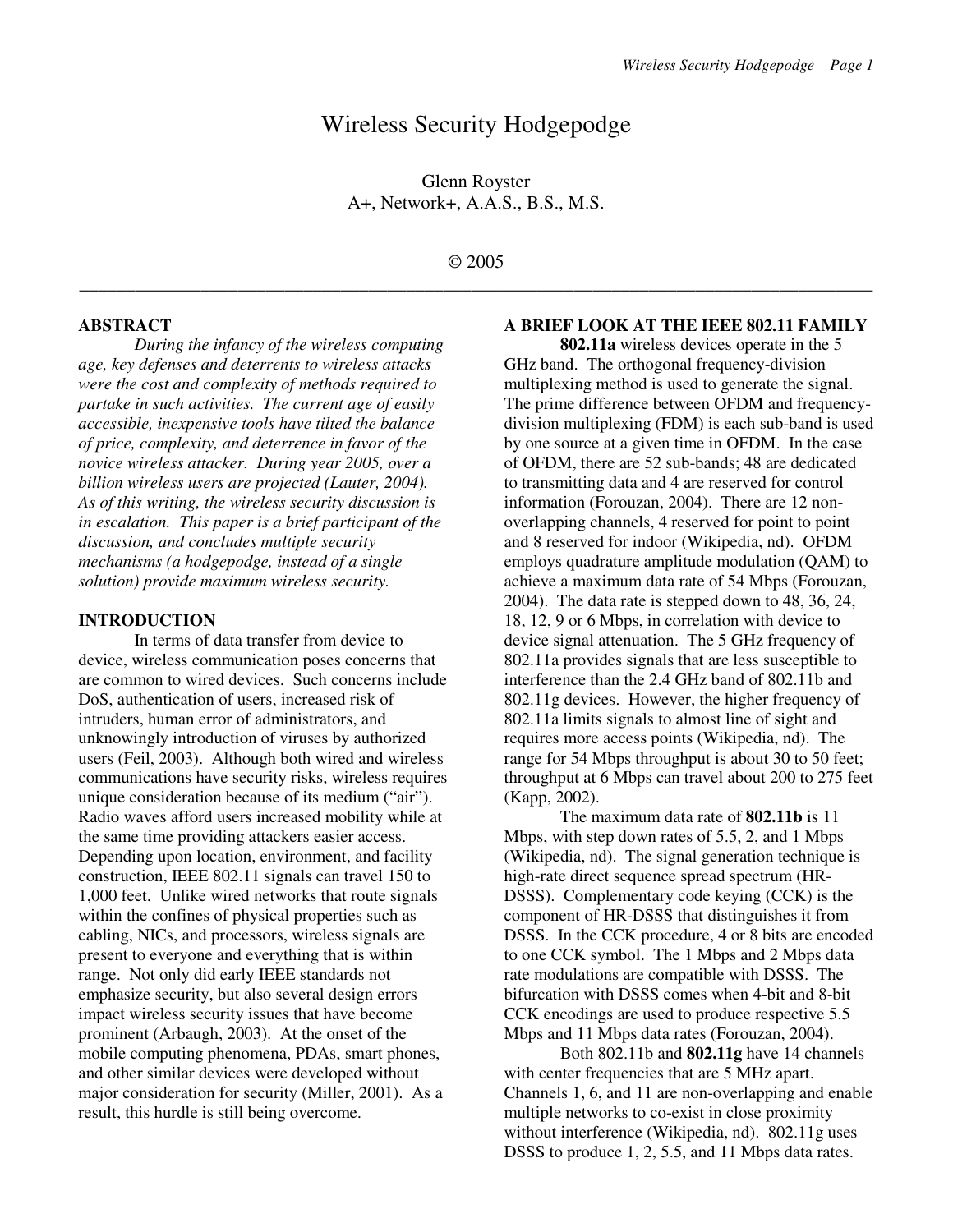To produce 6, 9, 12, 18, 24, 36, 48, and a maximum data rate of 54 Mbps, OFDM is used. The IEEE standard also specifies optional Packet Binary Convolutional Coding and a combination, DSSS-OFDM, signal generation technique (Vassis, Kormentzas, Rouskas, & Maglogiannis 2005).

The below table is a quick reference of other IEEE 802.11 standards. For more details, the reader is encouraged to reference http://ieee.org .

| IEEE 802.11         | Uses FHSS or DSSS and              |
|---------------------|------------------------------------|
|                     | transmits at 1 or 2 Mbps in the    |
|                     | 2.4 GHz RF and IR standard         |
| IEEE 802.11d        | International (country to          |
|                     | country) roaming extensions        |
| <b>IEEE 802.11e</b> | Enhancements: QoS, including       |
|                     | packet bursting                    |
| <b>IEEE 802.11f</b> | <b>Inter-Access Point Protocol</b> |
|                     | (IAPP)                             |
| IEEE 802.11h        | Spectrum and transmit power        |
|                     | management extensions in the 5     |
|                     | GHz band in Europe                 |
| IEEE 802.11i        | Enhanced security                  |
| <b>IEEE 802.11j</b> | 4.9 GHz-5 GHz operation in         |
|                     | Japan                              |
| <b>IEEE 802.11k</b> | Radio resource measurements        |
| IEEE 802.11n        | Higher throughput                  |
|                     | improvements (projected to be      |
|                     | 4 to 5 times faster than 802.11g.  |
| IEEE 802.11p        | <b>WAVE</b> - Wireless Access for  |
|                     | the Vehicular Environment          |
|                     | (such as ambulances and            |
|                     | passenger cars)                    |
| <b>IEEE 802.11r</b> | Fast roaming                       |
| IEEE 802.11s        | Wireless mesh networking           |
| <b>IEEE 802.11t</b> | <b>Wireless Performance</b>        |
|                     | Prediction (WPP) - test methods    |
|                     | and metrics                        |
| IEEE 802.11u        | Inter-working with non 802         |
|                     | networks (e.g., cellular)          |
| <b>IEEE 802.11v</b> | Wireless network management        |

(The IEEE, Inc. 3 Park Avenue, New York, NY 10016-5997, USA; Internet.com, nd; Wikipedia, nd)

### **WARDRIVING, WARFLYING, AND WARCHALKING**

 One of the early steps to intruding 802.11 signals is discovery. Whether done for fun, stolen Internet access, or identification of hacking targets, wardriving is a reconnaissance method that yields big dividends. During the early days of the phenomenon, wardrivers would roam in their automobiles in search of signals, using a laptop or other device that detects 802.11 broadcasts. Other tools of the trade included pencil/pen, pad, and/or map to record signal locations. Wardriving is now automated. The latest evolution involves a laptop, dedicated software, and

GPS. Warflying is basically the same process as wardriving, the primary difference being the use of aircraft instead of automobile. However, warflying popularity is restricted by access to aircraft. Another obstacle to successful warflying is the limited range of current 802.11 signals, which requires low flying. Wardriving and warflying are significant enough to spawn dedicated Web sites; some sites are replete with maps that provide details such as SSIDs. The following are sites dedicated to warflying and wardriving: http://www.worldwidewardrive.org , http://www.wardriving.com , and http://www.wardrivingisnotacrime.com

Warchalking is similar to warflying and wardriving. The method of reconnaissance is the same. However, instead of electronic graphics or paper to display 802.11 locations, marks are place on buildings and sidewalks to indicate the presence of 802.11 signals. During the Great Depression, hobos used this form of communication to signal friendly homes. It is believed that chalk is the warchalker's preferred marking tool because it is temporary and may lessen the chances of being prosecuted for defacing property. (Lawrence & Lawrence, 2004; Thomas, 2004)

#### **TOOLS: WIRELESS HACKING MADE EASY**

 Wireless stations must have a method to locate access points (APs) that are in range of communication. To facilitate this process, APs are required to constantly broadcast their capabilities. The location process that occurs between wireless stations and APs are impossible to mask. This is deemed an acceptable risk. And unfortunately, attackers can use these signals as a means to discover new victim targets (Feil, 2003). Popular tools of discovery include **NetStumbler** (Windows), **MacStumbler** (Mac), and **MiniStumbler** (Pocket PC). These programs learn the location, signal strength, MAC address, SSID, vendor, and channel of devices (Neilson, nd). As an added bonus, the software also detects whether WEP is enabled or disabled on devices. Both NetStumbler 0.4.0 and MiniStumbler 0.4.0 are free downloads and can be used to detect output from 802.11a, 802.11b, and 802.11g systems (NetStumbler, nd). MacStumbler 0.75b is also a free download, but can only display information about 802.11b and 802.112g systems (MacStumbler, nd). The xStumbler software is GPS friendly, which warrants it a must-have for the wardriver's arsenal.

 Perhaps a method that somewhat mitigates signal cipher is limitation of signal strength. Higherend APs such as Cisco 350, 1100, and 1200 series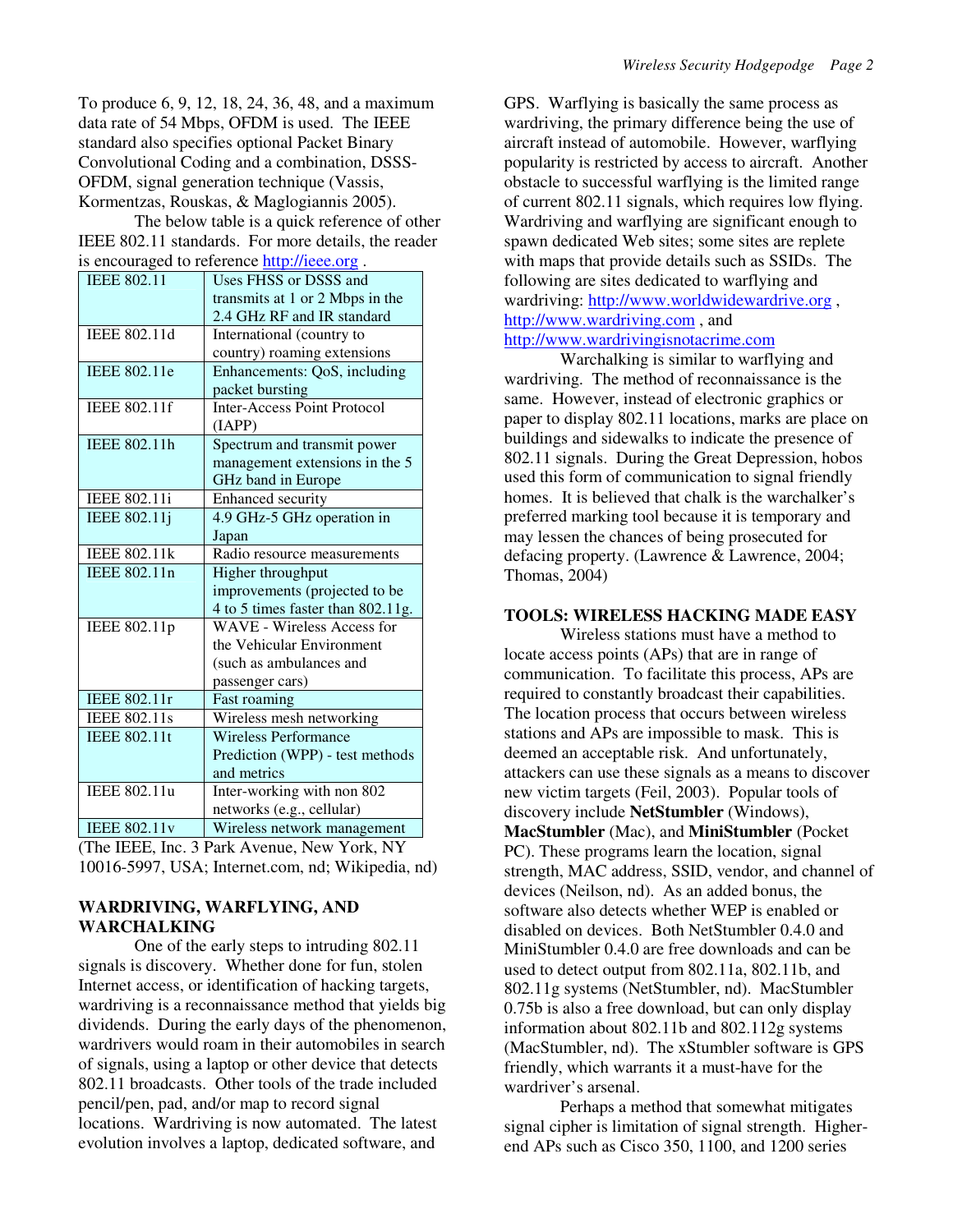allow wireless network administrators the capability to control the signal range, especially in effort to restrict signals extending beyond the perimeter of the organization (Thomas, 2004). However, to improve signal gathering, an intruder only needs about \$5 worth of materials, 10 minutes of time, and easily accessible know-how to build **a big antenna** from cans. Such simple homemade accessories facilitate capture of low-powered 802.11 signals. An attacker may double the reception range by building a directional (sometimes called yagi) antenna of a Pringles can, steel rod, and washers. Also, a helical antenna constructed of PVC pipe and copper wire doubles the reception range. Within the right conditions, 802.11 signals can be captured miles away from the AP (Welch & Lathrop, 2003b). The reader can peruse the following site to ascertain the simplicity and low cost of wireless network antenna construction information:

http://www.turnpoint.net/wireless/cantennahowto.ht

ml. The reader can also peruse the following site to ascertain how easy it is for the less construction savvy signal hunter to purchase powerful add-on wireless network antennas that are priced under \$100 and as low as \$30:

#### http://antennasystems.com/broadband.html

Wired Equivalent Privacy (WEP) protocol was designed to give wireless networks an equivalent level of security as that realized by wired LANs (Internet.com, nd). The security protocol is based on the RC4 stream cipher, which uses the same key for both encrypting and decrypting data (Craiger, 2002). Borisov, Goldberg, and Wagner (2001) conveyed WEP was designed to achieve three security goals:

◙ *Confidentiality: The fundamental goal of WEP is to prevent casual eavesdropping.*  ◙ *Access control: A second goal of the protocol is to protect access to a wireless network infrastructure. The 802.11 standard includes an optional feature to discard all packets that are not properly encrypted using WEP, and manufacturers advertise the ability of WEP to provide access control.*  ◙ *Data integrity: A related goal is to prevent tampering with transmitted messages; the integrity checksum field is included for this purpose.* 

The basic framework of the WEP protocol centers on encrypting radio wave data between terminals (Internet.com, nd). A core component employed by WEP is the combining of the 40 or 104 bit secret key with a 24 bit Initialization Vector (IV) that is randomly generated. The combining of the secret key and IV provides 64 or 128-bit encryption.

The small IV enables the WEP protocol to be easily compromised. Without going into greater detail, and in the interest of brevity, the reader should ascertain that 128-bit WEP is no more secure than 64 bit WEP (Thomas, 2004). The WEP protocol has inherent flaws which allow attackers to decrypt and/or add forged information to the supposedly protected transmissions. A major restriction to an attacker's ability to intrude transmissions wrapped by WEP is the attacker's capacity to capture transmissions and convert them to human readable form (Craiger, 2002). As will be discussed later, sniffing and converting transmissions are quite rudimentary tasks that require easily accessible low-cost or free resources.

WEP2 was developed to enhance the original WEP protocol. The major difference between WEP and WEP2 is the former does not include mandatory enforcement of 128-bit keys, nor does it support Kerberos 5. Yet, WEP2 is still problematic. It still has vulnerabilities, such as allowing IV replay attacks, not preventing plaintext attacks, and making the protocol susceptible to dictionary-based attacks because of mandatory support for Kerberos 5 (Craiger, 2002).

Traffic sniffing is made easy by interfacing a wireless NIC that supports raw (rf or promiscuous) mode with software such as **Kismet**. This Layer 2 tool offers 3-in-1 functions in relation to 802.11a, 802.11b, and 802.11g signals. Not only can it serve as an intrusion detection system for the good guys, but also it operates as a wireless network detector (well suited for wardriving), and it handles wireless transmission sniffing. Other notable features of Kismet are display of network IP range, hidden network SSID de-cloaking, manufacturer and model identification of access points and clients, and runtime decoding of WEP packets for known networks. (Kismet, nd)

Both **WEPCrack** and **AirSnort** are encryption cracking tools that exploit flaws in the RC4 algorithm, as outlined by Scott Fluhrer, Itsik Mantin, and Adi Shamir's paper titled Weaknesses in the Key Scheduling Algorithm of RC4. WEP encryption key cracking tools passively monitor communications. AirSnort, for example, can successfully compute the encryption key in less than one second, after it has been able to sniff approximately 5 to 10 million encrypted packets. The 5 to 10 million encrypted packet capture can transpire during a single session or multiple sessions separated by seconds or days. (Internet.com, nd; Rager, nd; Shmoo Group, nd-b)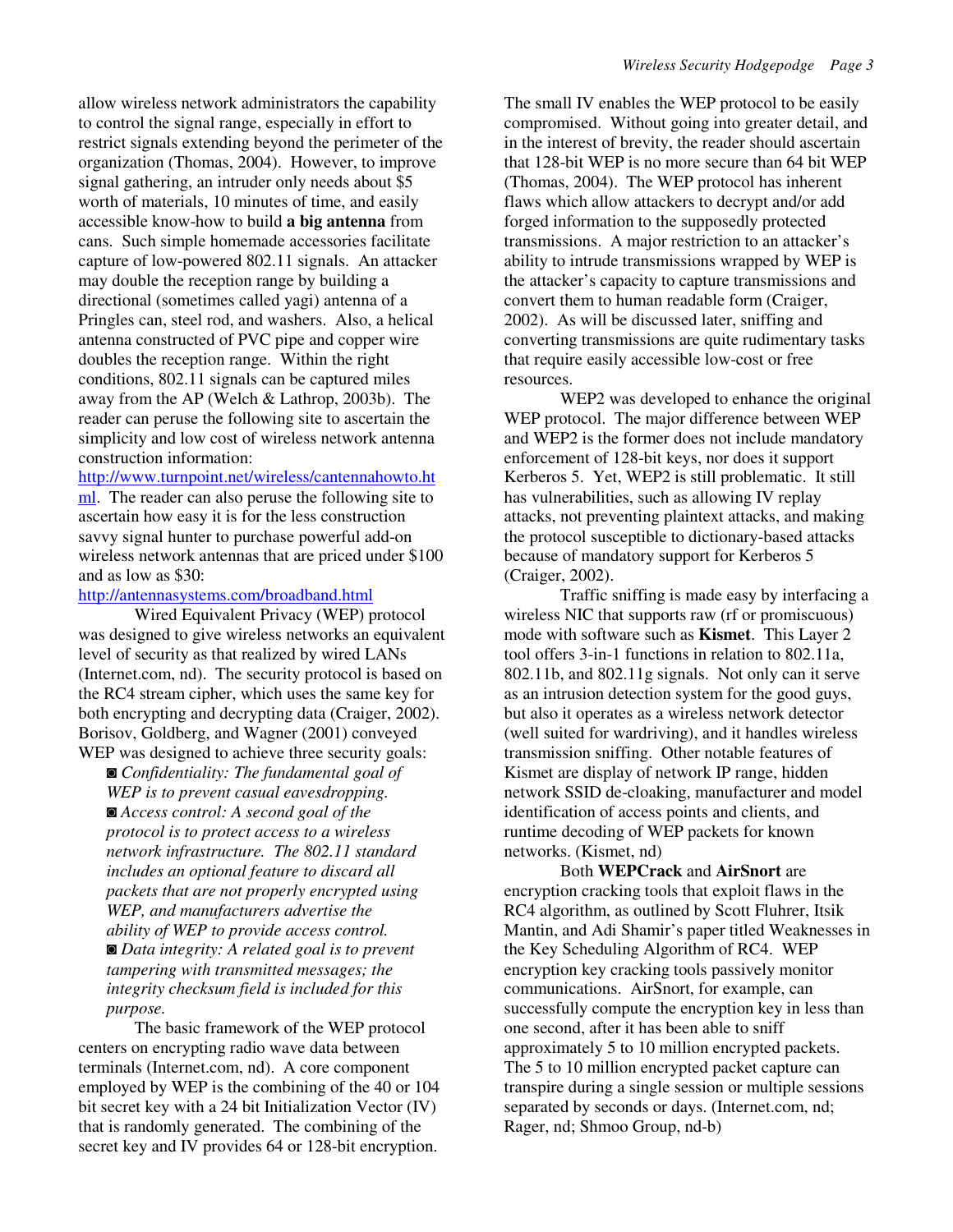Wireless device manufacturers provide administrators the ability to filter MAC addresses in effort to limit network participation to only devices with authorized MAC addresses. The below graphic is an example of a typical MAC filter interface.



After discovering a MAC address of an authorized device, an attacker is only limited by his ability to configure his unauthorized device to impersonate an authorized device. [In the interest of brevity, the reader is advised that the art of obtaining undisclosed MAC addresses is well documented in other sources and is beyond the scope of this text.] For less than \$20, an attacker can download a program such as Spoof MAC (**SMAC**) from the Internet. This nifty tool and others allow their possessors the ability to virtually change MAC addresses to perhaps impersonate an authorized device during an attack.

| ID    | Active                                   | Spoofed                           | Network Adapter                | IP Address          | Active MAC                 |
|-------|------------------------------------------|-----------------------------------|--------------------------------|---------------------|----------------------------|
| 10001 | Yes                                      | Yes                               | Intel 8255x-based PCI Ethernet | 0.0.0.0             | 00-0C-0A-BE-23-35          |
| 0013  | Yes                                      | Yes                               | Siemens SpeedStream CardBus    | 192.168.0.162       | 00-0C-0C-34-42-A3          |
|       |                                          | Show Only Active Network Adapters |                                |                     |                            |
|       |                                          | New Spoofed MAC Address           |                                | <b>Update MAC</b>   | <b>Befresh</b>             |
|       |                                          |                                   | 00 - 0C - 0A - BE - 23 - 35 x  | <b>Bemove MAC</b>   | Exit                       |
|       | Spoofed MAC Address<br>00-0C-0A-BE-23-35 |                                   |                                |                     |                            |
|       | Active MAC Address                       |                                   |                                | KLC CONSULTING, INC | www.klcconsulting.net/smac |
|       | 00-0C-0A-BE-23-35                        |                                   |                                |                     |                            |

(KLC Consulting, nd)

**Rogue APs** can be classified in primarily two categories: A friendly insider that brings in a personal AP from home and configures it to join the enterprise wireless system. This insider has no malicious intention to harm the organization's network. The other category is the attacker that

employs his rogue AP to gain unauthorized access and/or attack the organization's wireless and/or wired network. Regardless of intention, an unauthorized or rogue AP, can be a gateway for attackers to gain easy access, especially considering low-end, home-use APs are generally not configured properly or offer higher-end security features as enterprise APs. A low-end AP with weak security capabilities that successfully joins an enterprise wireless network can become the link that potentially nullifies the entire wireless security policy and security of the enterprise. (Trapeze Networks, 2004)

From an attack perspective, rogue APs with more powerful transmitters can cause interference that slows throughput or cause complete DoS. Malicious APs can also broadcast data packets that overwhelm the spectrum and cause devices to repeatedly disconnect from authorized APs (Trapeze Networks, 2004). Usernames and passwords can be stolen by rogue APs by confusing legit users with DNS and HTTP redirects (Shmoo Group, nd-a). Or perhaps an attacker may configure a rogue AP to employ impersonation techniques to successfully connect to the network, attract legitimate users, tunnel Transport Layer Security (TLS) authentication exchange between the legit user and the authentication server; after the legit user is authenticated, the attacker gets additional data that enables him to disconnect the legit user and gain complete access to the wireless network, and possibly the wired network as well. The legit user is likely to reconnect successfully and consider the episode a normal glitch, while the server is unaware of the intrusion. (Trapeze Networks, 2004).

> $x$ (Net Admin) + Unchanged + Default EQUALS *y*(Bad Guy) + Easier + Access

 Prior to unnecessarily expending additional resources to intrude a wireless network or device, often it makes sense for attackers to use defaults early in their attack quest. Since some wireless network administrators never exert effort to change device defaults, attackers may only need to expend less than a minute of effort to obtain manufacturer defaults and gain unauthorized access. For example, many password defaults can be obtained at a site such as http://www.cirt.net/cgi-bin/passwd.pl . Other defaults such as SSID, channel, and WEP keys can be gathered from a site similar to http://www.cirt.net/cgi-bin/ssids.pl .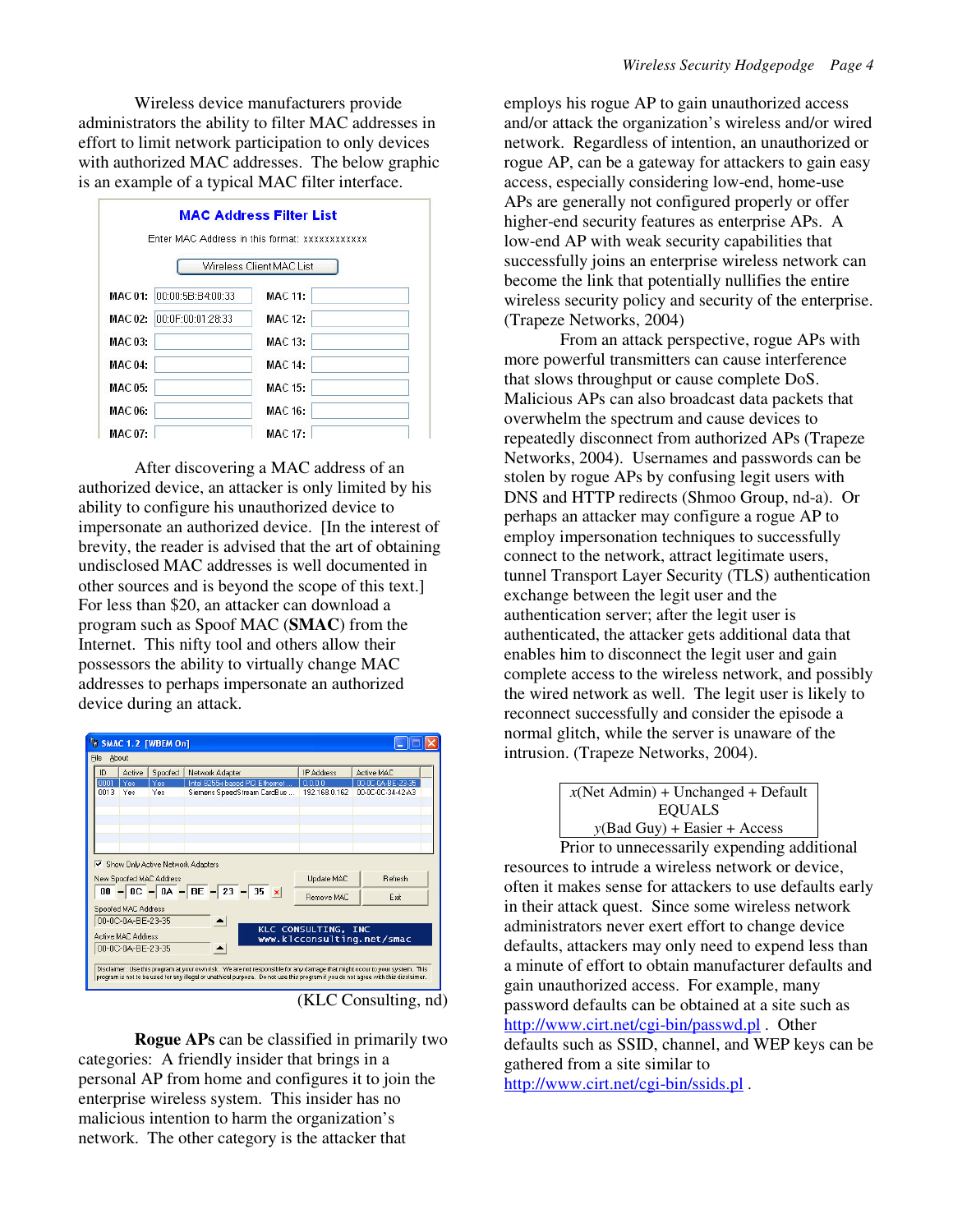# **EFFORTS TO MITIGATE HACKS**

**Passive eavesdropping** consists of monitoring 802.11 communications to ascertain destination, source, size, number, and time of packet transmission. Information gleaned from the aforementioned data can be instrumental in more progressive attacks. Often such data is encrypted by stream ciphers such as WEP. The IV of WEP makes the protocol vulnerable to reuse and can be easily cracked. If the administrator can stay one step ahead of attacker by constantly re-keying the devices, perhaps WEP may provide sound encryption. Passive eavesdropping is best defending by using a block cipher such as Advanced Encryption Standard (**AES**) or Triple Data Encryption Standard (**3DES**). The difference between passive and **active eavesdropping** is the former does not involve injecting data into transmissions to decipher encrypted data. (Welch & Lathrop, 2003b)

 Rogue APs have capability to levy much detriment. Beyond being a catalyst for attackers to implement DoS, access personal records, and/or steal intellectual property, Rogue APs can also facilitate unauthorized access to ISPs and the Internet that may develop into legal liabilities for the enterprise. (Trapeze Networks, 2004)

In defending against rogue APs the administrator should have a detailed map that includes location of enterprise APs and physical structures such as walls and other fixed objects. In combination with the AP map, the use of techniques employed by wardrivers should be used by the good guys to detect rogue APs. This requires administrators to routinely leave their network control centers on patrol duty to scan, capture, and analyze RF signals in quest to identify rogue APs. (Trapeze Networks, 2004) Aside from wardriving tools for rogue AP discover, there are tools such as HotSpotDK that alert administrators when changes in SSID, MAC address of the access point, MAC address of the default gateway, and signal strength occur (Shmoo Group, nd-a).

Another tier to prevent rogue AP attacks should be a combination of **802.1x authentication**, strong encryption such as Wi-Fi Protected Access (WPA), and authentication, authorization, and accounting (AAA) (Trapeze Networks, 2004). 802.1x was developed as a standard to pass Extensible Authentication Protocol (EAP) over wireless and wired networks. The beauty of EAP is its ability to deliver interoperability among various authentication systems. EAP is credited for allowing authentication factors such passwords, challengeresponse tokens, and public-key infrastructure

certificates to effortlessly work together (Snyder, 2002). Before being granted access to other network resources, 802.1x requires wireless devices to be authenticated. The reader is advised that EAP is only a transport protocol designed for authentication. The transport protocol can support multiple authentication schemes, such as one time passwords, smart cards, Kerberos, and public key (Strand, 2004. There are many authentication mechanisms supported by EAP (IANA.org, nd); they include EAP-MSCHAPv2, Lightweight EAP (LEAP), EAP-TLS, EAP-TTLS, Protected EAP (PEAP), and EAP-MD5 (Strand, 2004; Welch & Lathrop, 2003b).

**WPA** is the core implementation of 802.11i. WPA is a replacement for WEP and was developed primarily to eliminate the inherent vulnerabilities of WEP (Wikipedia, nd). 802.11i has three components; they are Temporary Key Integrity Protocol (TKIP), Counter Mode with CBC-MAC Protocol (CCMP), and 802.1x with TKIP or 802.1x with CCMP. TKIP was developed as short-term solution to eliminate weaknesses found in WEP prior to ratification of the 802.11i standard (Strand, 2004). In WPA, the IV is 48 bits. As the system is used, TKIP dynamically changes keys. The key recovery attacks available in WEP are restricted by WPA, which has a greater IV and changes keys. Also, WPA has a more secure Message Integrity Check (MIC) that limits alteration of payload; and the frame counter in MIC restricts replay attacks (Wikipedia, nd).

Because TKIP was developed under pressure as a quick fix to WEP, TKIP interfaces well with older 802.11 devices; the older devices may require only a firmware upgrade. CCMP provides improved integrity and confidentiality. However, since CCMP is a newly designed protocol and is CPU intensive, procurement of new or additional equipment may be required. 802.1x combined with TKIP is WPA, also referred to as short-term or Transition Security Network (TSN). The long-term solution is Robust Secure Network (RSN) or WPA2, which is the combination of 802.11x and CCMP (Strand, 2004).

Core devices of 802.1x are wireless node/s, AP/s that also serve as authenticator, and Remote Authentication Dial-In User Service (RADIUS) server (Snyder, 2002; Strand, 2004). The main processing power of 802.1x is needed in the wireless node/s and RADIUS server. This bodes well for the AP/s to handle the lightweight authentication tasks, since APs are generally not designed for robust processing (Snyder, 2002). WPA was intended to be used with an authentication server that assigns different keys to each user. However, in a SOHO or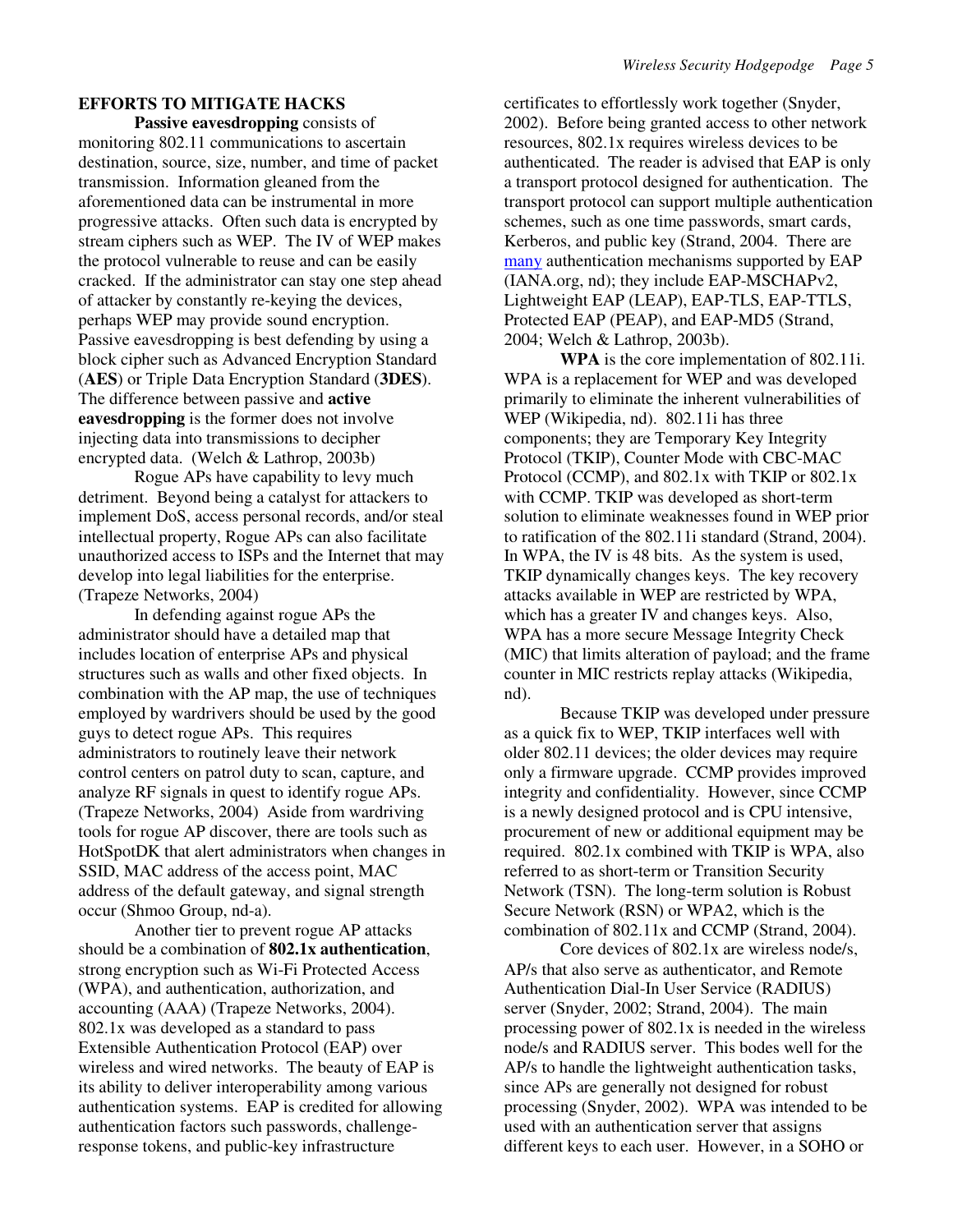ad-hoc environment, a less secure pre-shared key (PSK) can be used; but the full protection of 802.1x will be negated (Wikipedia, nd). Use of a PSK is considered *WPA-Personal*. Use of EAP and RADIUS is considered *WPA-Enterprise* (Strand, 2004). When configuring **AAA**, the RADIUS server can be standalone or homogenized with a directory services system such as Microsoft's Active Directory. Proper implementation of 802.1x authentication and AAA is likely to halt rogue AP attacks. For more details about 802.1x, the reader is encouraged to examine Snyder (2002) and Strand's (2004) works.

This is a good point in the text to pit stop to examine encryption and integrity. **Encryption** protocols are necessary to provide virtual tunnels; they enhance the privacy of transmissions. Providing encryption to the lowest possible OSI layer is optimum. In essence, each layer above it is protected. As the below graphs indicate, Layer 3 encryption is not as potent as Layer 2; Layer 3 encryption leaves the IP address exposed in clear text and renders the packet susceptible to IP spoofing (Welch & Lathrop, 2003a). IP spoofing can be a means to breach transmissions and inject data (Welch & Lathrop, 2003b). Examples of Layer 2 tunnels are WEP or AES. Layer 3 tunnels include IPSec or VPN. Tunnels that operated at Layer 4 include SSL. Assigning encryption to the lowest possible layer has a downside. It creates a longer tunnel; this decreases system performance. Yet, the alternative must be upgrade of equipment, not the sacrifice of security. (Welch & Lathrop, 2003a)

| Unencrypted |                  |        |         |
|-------------|------------------|--------|---------|
| 802.11      | <b>IP</b> Header | TCP    | E-mail  |
| Header      |                  | Header | Message |

| Layer 3 Encrypted Tunnel |                  |        |         |
|--------------------------|------------------|--------|---------|
| 802.11                   | <b>IP</b> Header |        | E-mail  |
| Header                   |                  | Header | Message |

| Layer 2 Encrypted Tunnel |                  |        |         |
|--------------------------|------------------|--------|---------|
| 802.11                   | <b>IP</b> Header | TC P   | E-mail  |
| Header                   |                  | Header | Message |

 Integrity and encryption are not necessarily one and the same. While encryption is responsible for privacy, **integrity** mechanisms verify the message has not fallen victim to modification by a malicious or imposture transmission participant. Examples of good data integrity protocols are Secure Hash Algorithm (SHA-1) [used in TLS, SSL, PGP, SSH, S/MIME, and IPSec (Wikipedia, nd)], RACE Integrity Primitives Evaluation Message Digest 160bit (RIPEMD-160), and keyed-hash message authentication code (HMAC). Examples of known vulnerable protocols are Cyclic Redundancy Check 32 (CRC-32) [used in WEP], Message-Digest algorithm 4 (MD4), and Message-Digest algorithm 5 (MD5). (Welch & Lathrop, 2003a)

Hodgepodge Wireless Security Checklist

Depending upon capabilities, the maximum security options listed below should be implemented.

| curity options listed below should be implemented   |
|-----------------------------------------------------|
| $802.1x$ – use for key management and               |
| authentication (Thomas, 2004)                       |
| AAA (Trapeze Networks, 2004)                        |
| Anti-virus and personal firewall software on        |
| client devices (Craiger, 2002; Karygiannis &        |
| Owens, 2002)                                        |
| AP - change default channel (Thornton, 2003)        |
| $AP - decrease$ RF footprint by limiting RF         |
| propagation to only required areas/range            |
| (Thornton, 2003); use empirical means to test       |
| signal range (Karygiannis & Owens, 2002)            |
| AP – disable DHCP and use static IP addresses       |
| if fixed number of nodes access AP (Thornton,       |
| 2003)                                               |
| $AP$ – disable insecure and nonessential            |
| management protocols (Karygiannis & Owens,          |
| 2002)                                               |
| AP – establishment authentication for               |
| management interfaces (Karygiannis & Owens,         |
| 2002)                                               |
| AP – implement proactive measures that include      |
| IDS components (Karygiannis & Owens, 2002;          |
| Thomas, 2004)                                       |
| AP – Layer 2 switch instead of hub for AP           |
| connectivity (Karygiannis & Owens, 2002)            |
| AP - limit DHCP pool; do allow 50 addresses if      |
| only 5 are needed (Thornton, 2003)                  |
| AP – mutual authentication of client and access     |
| point to limit man-in-the-middle, replay and        |
| session-high jacking (Welch & Lathrop, 2003a;       |
| Welch & Lathrop, 2003b)                             |
| AP - password protect management interfaces         |
| (Craiger, 2002)                                     |
| AP - Patrol, at regular and random intervals, to    |
| scan and analyze RF signals to detect rogues        |
| (Karygiannis & Owens, 2002; Trapeze                 |
| Networks, 2004)                                     |
| $AP$ – physical security to prevent access that can |
| allow undetected configuration changes              |
| (Thomas, 2004)                                      |
| AP – place near center of facility, away from       |
| perimeter (Karygiannis & Owens, 2002)               |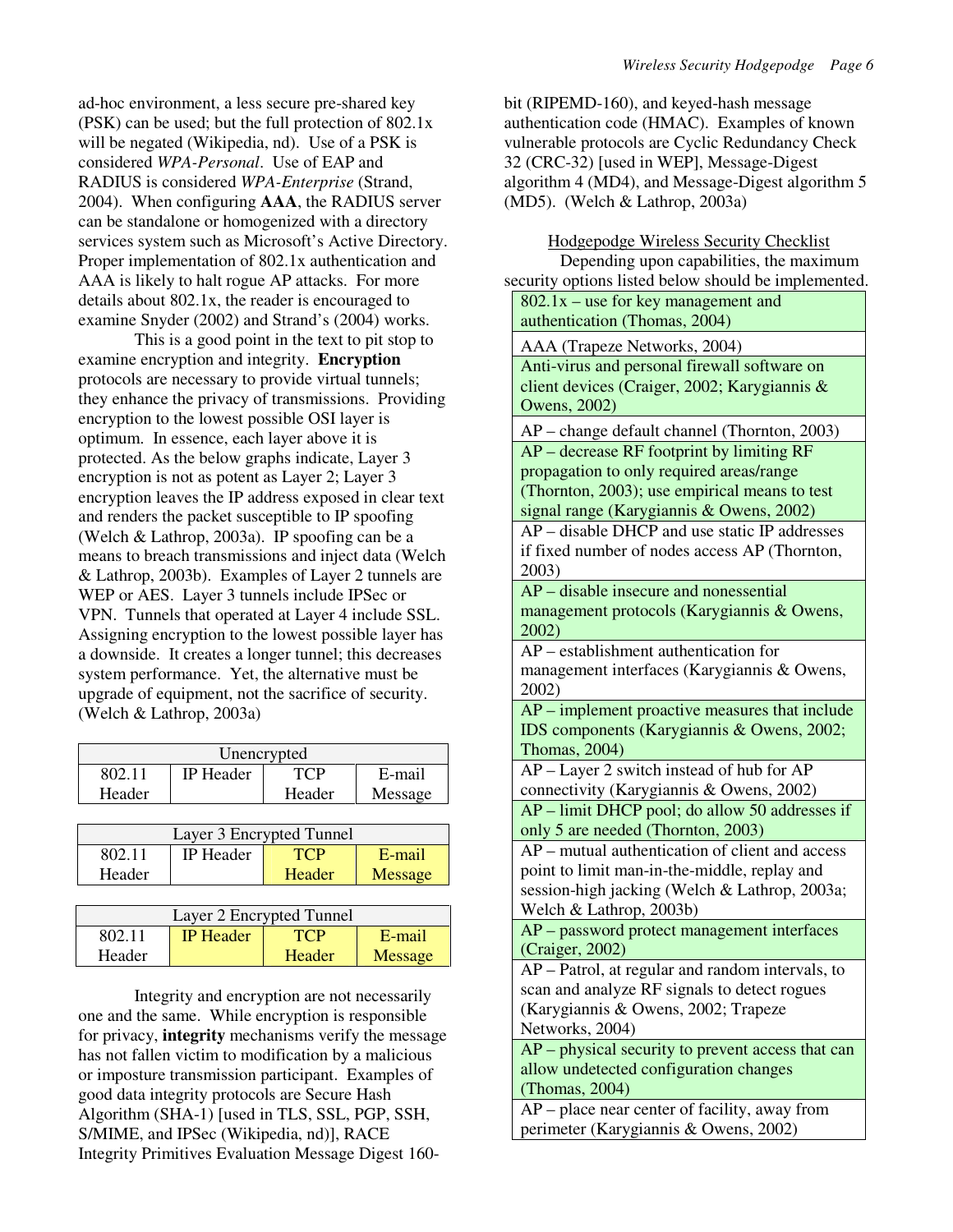AP – put the wireless network behind a separate routed interface to enable a quick, single shut off point (Thomas, 2004) AP – should have its own firewall interface (Thornton, 2003) AP – turn on logging and review logs on a regular basis (Karygiannis & Owens, 2002) AP – use SNMPv3 and/or SSL/TLS for management via HTTP (Karygiannis & Owens, 2002) Assume – anyone within signal range can access the network (Craiger, 2002) Authentication – biometrics, smart cards, 2 factor authentication, PKI (Karygiannis & Owens, 2002) Clear all configurations on unused devices (Karygiannis & Owens, 2002) Defaults – change them all (Karygiannis  $\&$ Owens, 2002) Dynamic session keys (Craiger, 2002) EAP – decide which authentication protocol best fits the environment (Thomas, 2004) Firewall – between wireless LAN and wired LAN (Karygiannis & Owens, 2002) Firewall – configure to block unauthenticated traffic to limit ARP attacks (Welch & Lathrop, 2003b) Firewall – features combined with IPSec, SSH, and/or SSL to limit eavesdropping and access by unauthenticated devices (Craiger, 2002) Identify authorized wireless devices users (Karygiannis & Owens, 2002) Integrity – sound cryptographic verification to limit eavesdropping, replay and session highjacking (Welch & Lathrop, 2003b) Layer 2 – use a block cipher such as AES or 3DES to limit eavesdropping (Welch & Lathrop, 2003b) MAC address filtering [also block MAC addresses of lost or stolen NICs] (Craiger, 2002) NIC – audit wireless NIC inventory to ensure accountability (Craiger, 2002) Packet Authentication – this requires an attacker that is able to high-jack a session to also be able to authenticate individual packets in order to trick the receiving device (Welch & Lathrop, 2003a) Passwords – change regularly (Karygiannis & Owens, 2002) Passwords – strong [at least 8 characters long that include uppercase and lowercase letters,

numbers, and special characters] (Roland, 2004)

Policies – appoint individuals to be accountable for 802.11 standards implementation, threats, and mitigation tracking (Karygiannis & Owens, 2002) Policies – define were (what location) wireless devices can be used (Karygiannis & Owens, 2002) Policies – define what data is authorized for wireless transmission (Karygiannis & Owens, 2002) Policies – enforce them (Thomas, 2004) Policies – provide guidelines on reporting losses of wireless devices and security incidents (Karygiannis & Owens, 2002) Power off devices when not required for use (Karygiannis & Owens, 2002) RADIUS server (Karygiannis & Owens, 2002; Snyder, 2002; Strand, 2004) Session – timeout set for 10 minutes or less (Thomas, 2004) Shared-key authentication instead of open authentication (Craiger, 2002) Software – test and deploy patches (Karygiannis & Owens, 2002) SSID – disable active broadcasting (Thomas, 2004); makes AP less susceptible to casual discovery (Thornton, 2003) SSID – replace the default with a long and random sequence of characters (Craiger, 2002) TCP/UDP – restrict wireless transmission to only required ports (Thornton, 2003) VPN (Craiger, 2002) IPSec-based for wireless (Karygiannis & Owens, 2002) – such tunnels enhance the privacy and integrity of transmission (Welch & Lathrop, 2003a) WEP – in the absence of WPA, enable WEP and frequently change the keys to limit eavesdropping (Craiger, 2002) WPA – use it instead of WEP if it is available (Wikipedia, nd); may require firmware upgrade WTLS – be aware this transport protocol has three operating modes/classes. Class 1 provides no security; class 2 is susceptible to man-in-themiddle and session high-jacking; use class 3 (Welch & Lathrop, 2003a)

# **EVOLUTION: LOCATION ENABLED WIRELESS SECURITY**

 Malaney (2004) outlined a security system that employs GPS and the signals generated by the network devices. This system is applicable to ad hoc, mesh, WLAN, or 3G networks. This system is termed Location Enhanced Security Service (LESS).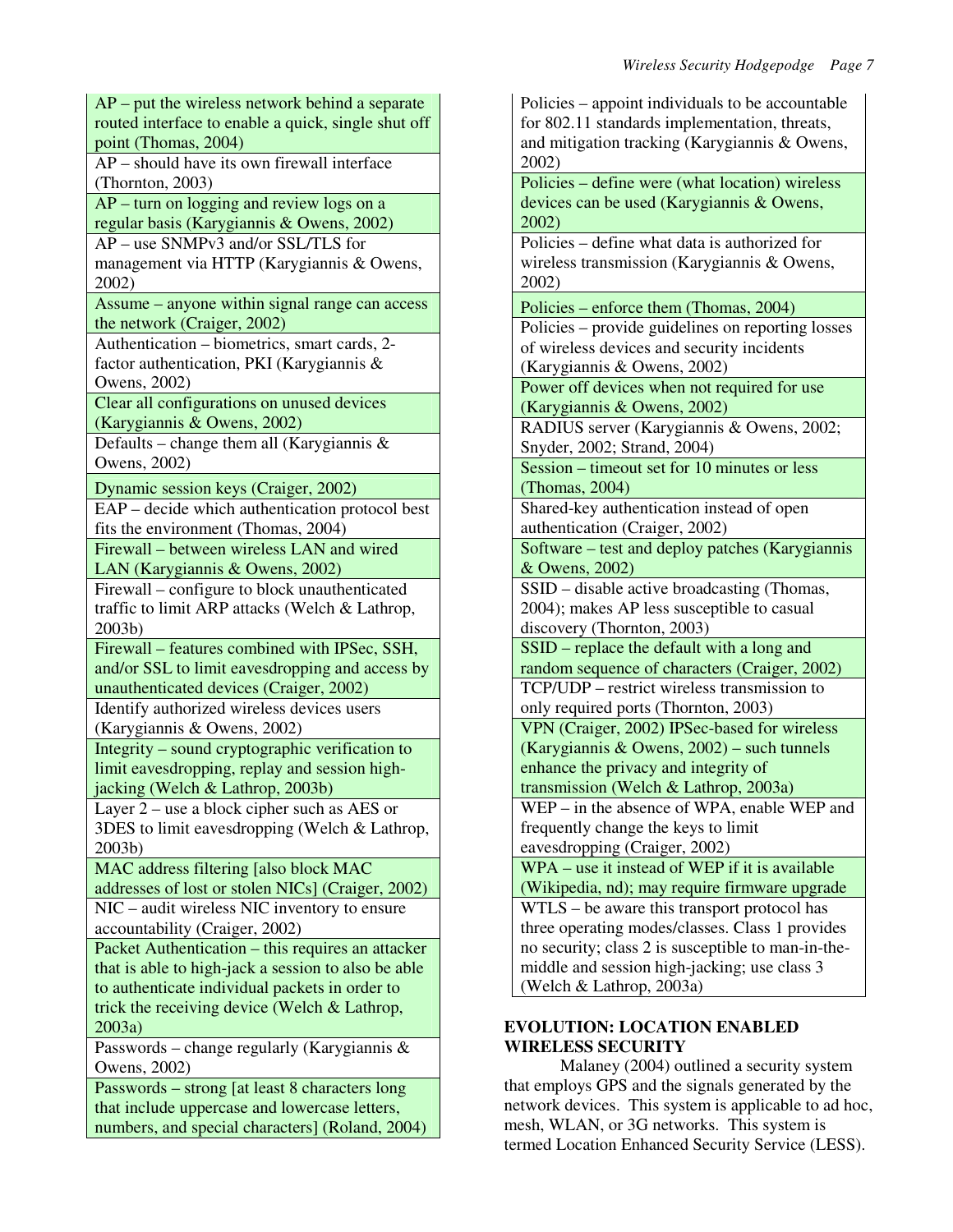It is not intended to be an additional security layer to existing encryption techniques. The basic premise is the use of network device signals in conjunction with GPS to determine the location of authorized devices with a high degree of certainty. When a new device requests permission to participate in the network, the claimed location and GPS tracked information of the device must fall within an acceptable range as determined by LESS before access is granted. If the locations are not reconciled, personnel can be dispatched to investigate the location of the suspected malicious device. Although LESS can be applicable for a mobile environment, ease of use and practicality seem more reasonable for static or fixed systems since the best degree of certainty is established by participation of easily reconcilable device locations. Reconciliation of device location may be difficult in a dynamic or mobile environment. Hence, the LESS concept is due refinement.

### **DON'T WORRY ABOUT BLUETOOTH. IT IS SECURE! SURE?**

Bluetooth (802.15) and Wi-Fi (802.11b and 802.11g) use the 2.4 GHz frequencies, known as the unlicensed/unregulated industrial, scientific, and medical (ISM) bands (Chaudhry & Sheikh, 2002; ITU, 2005). And, some may draw comparison between Bluetooth and Wi-Fi. However, the two should not really be considered true competitors or the same because they transmit differently and satisfy different needs. Although both technologies allow mobility, one should think of Wi-Fi as a radio frequency replacement for CAT 5 cables and Bluetooth as a radio frequency replacement for USB cables. Bluetooth's limited range and speed prevent it from handling full-function network tasks.

Bluetooth uses the frequency hopping spread spectrum (FHSS) transmission technique. The "frequency hopping" component of FHSS employed by Bluetooth consists of 79 channels divided into 625 micro second time slots (Cordeiro, Abhyankar, Toshiwal, & Agrawal, 2003; Tutorial Reports, nd). A device modulates 625 µs at a specific frequency and then uses a different frequency (Forouzan, 2004). Hence, data hops 1,600 times per second, among the 79 channels.

The communicating devices use a pseudorandom sequence to align and synchronize data flow. The pseudorandom number seems to be random; however, it is known and shared among the communicating devices (Wikipedia, nd). In essence, the receiver must know the hopping code, plus listen to the incoming signal at the right time and frequency (Internet.com, nd). Because of the required

pseudorandom sequence, transmission occurs on a small portion of the spread-frequency at any given time; the chance of interference from non-Bluetooth devices is remote. (Wikipedia, nd)

In terms of privacy, the seemingly random frequency hops through the spectrum decreases the probability of eavesdropping and jamming. However, adept attackers are able to not only eavesdrop, but also actually seize control of Bluetooth devices, even when security features are enabled (Biever, 2005). An attacker can go beyond the realm of just listening to phone conversations. Without physical control of the victim's phone, the attacker can place calls through the victim's phone that will be charged accordingly.

Bluetooth becomes vulnerable during pairing, the initial communication between devices in which the secret key, frequency hopping pattern, and synchronization are established. The vulnerability created during pairing is minimized when pairing occurs in an isolated area. Yet, users must be aware that Bluetooth sniffers can be employed to relay Bluetooth communications to software that decodes the algorithm and disclose the secret key. Additionally, Bluetooth devices automatically broadcast their personal IDs to other Bluetooth devices. An attacker can spoof one of the personal IDs, causing his device to impersonate one of the legitimate devices. The impersonating device can send a message claiming to have forgotten the secret key. This forces the other device to discard the key and start a new pairing session, allowing the attacker access to the Bluetooth network (Biever, 2005).

The Bluetooth exploit is quite rudimentary, provided the right tools are in place. The vulnerability is a fairly recent discovery, and the average Bluetooth user is probably more likely to be hacked large metropolitan areas where there are condensed users and hackers. Also, wireless attackers may not consider Bluetooth devices to be as practical or as challenging as other hackings, unless there is a high probability that critical, or personal identification data intelligence will be gained. Additionally, Wikipedia (nd) notes that the timing required in Bluetooth hacking may require custom hardware, since most current commercial devices cannot support the timing required for successful attacks. In the absence of an IEEE standard and implementation that address the aforementioned vulnerability, users should definitely not link or transmit any critical or personal data with Bluetooth technology.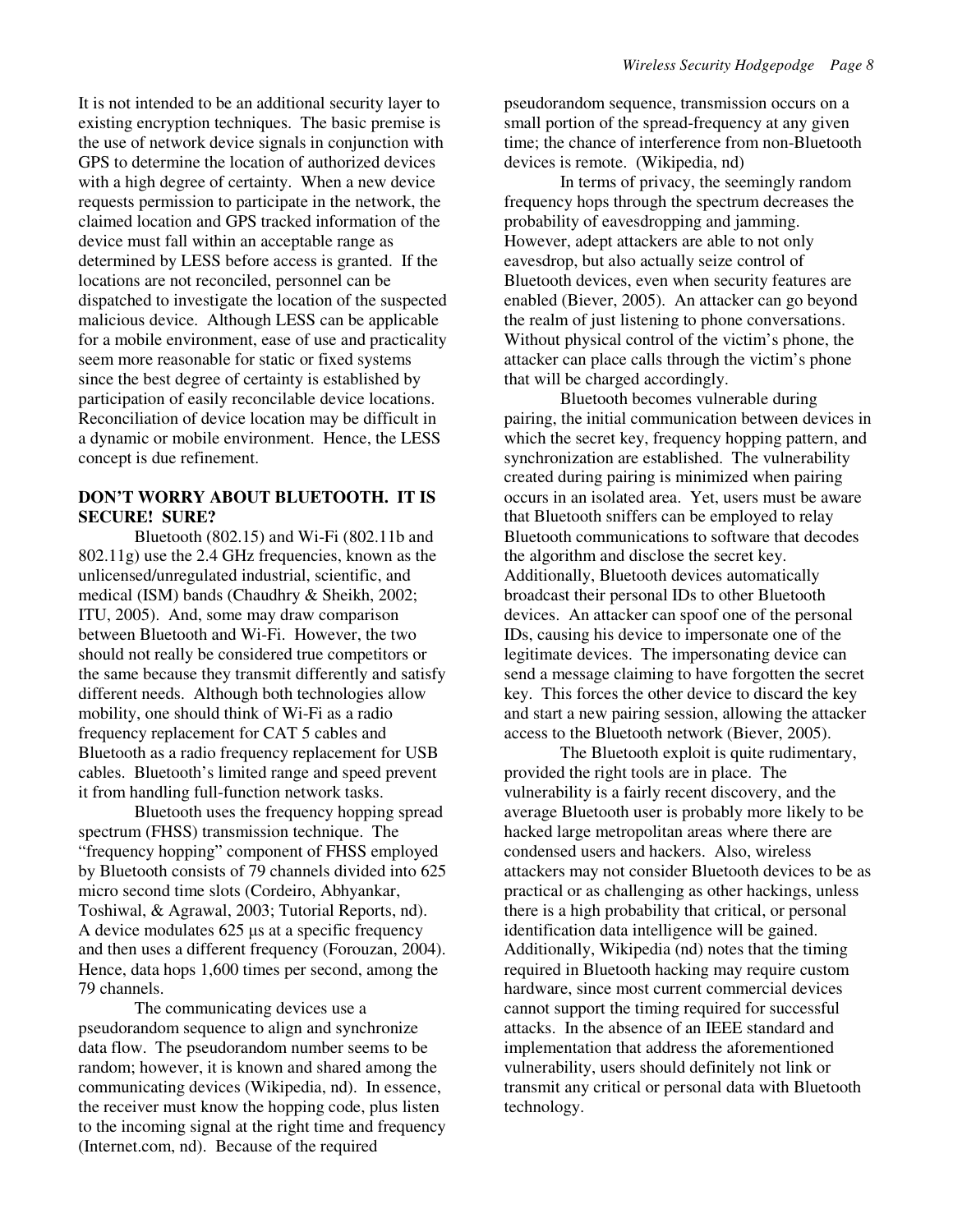# **CONCLUSION**

Almost any given single security mechanism (such as MAC filtering) alone may be easily overcome by attackers. However, proper configuration and implementation of the maximum possible security mechanisms must be used to form a hodgepodge of multiple security layers, in effort to provide the best possible wireless protection.

The IEEE 802.11n standard is under development, slated to operate at speeds 4 to 5 times faster than 802.11g and with greater range (Wikipedia, nd); wireless is making a serious run to replace wired LANs. The wireless industry has crested the billion-dollar mark (Feil, 2003), and wireless popularity and demand for the technology show no sign of near-term decrease. By 2010, wireless technology will be a critical element in the majority of Fortune 2000 companies (Thomas, 2004). Therefore, the wireless security discussion will continue to be prevalent.

# **REFERENCES**

- Arbaugh, W.A. (2003). Wireless Security is Different.*Computer, 36(8)*, 99-101.
- Biever, C. (2005)*. New Hack Cracks 'Secure' Bluetooth Devices*. Retrieved July 10, 2005, from http://www.newscientist.com/article.ns?id=dn7461
- Borisov, N., Goldberg, I., & Wagner, D. (2001). *Intercepting Mobile Communications: The Insecurity of 802.11*. Retrieved June 28, 2005 from http://www.isaac.cs.berkeley.edu/isaac/wepdraft.pdf,
- Chaudhry, M.A.R. & Sheikh, M.I. (2002). Protocols stack & connection establishment in Bluetooth radio. *Students Conference, ISCON '02, 16-17 Aug. Proceedings. IEEE, 1*, 48 – 55.

Cordeiro, C.D.M., Abhyankar, S., Toshiwal, R., Agrawal, D.P., (2003). A Novel Architecture and Coexistence Method to Provide Global Access to/from Bluetooth WPANs by IEEE 802.11 WLANs**.** *Performance, Computing, and Communications Conference, 2003. Conference Proceedings of the 2003 IEEE International, 9-11 April*, 23-30.

Craiger, J.P. (2002). 802.11, 802.1x, and Wireless Security. Retrieved July 6, 2005, from http://www.giac.org/certified\_professionals/practic als/gsec/2010.php

Feil, H. (2003). 802.11 Wireless Network Policy Recommendation for Usage within Unclassified Government Networks. *Military Communications Conference, 2003. MILCOM 2003. IEEE, 2*, 832- 838.

Forouzan, B. A. (2004). *Data Communications and Networking*. New York: McGraw-Hill.

Lauter, K. (2004). The Advantages of Elliptic Curve Cryptography for Wireless Security. *Wireless Communications, IEEE, 11(1)*, 62-67.

IANA.org. (nd). Extensible Authentication Protocol (EAP) Registry. Retrieved June 21, 2005, from http://www.iana.org/assignments/eap-numbers

International Telecommunication Union (ITU). (2005). Frequently Asked Questions. Retrieved April 13, 2005 from the ITU Web site: http://www.itu.int/ITU-R/terrestrial /faq/ index.html#g013

- Internet.com (nd). Webopedia: Online Computer Dictionary for Computer and Internet Terms and Definitions. Retrieved from the Web site: http://www.webopedia.com/
- Lauter, K. (2004). The Advantages of Elliptic Curve Cryptography for Wireless Security. *IEEE Wireless Communications, 11(1)*, 62 - 67
- Lawrence, E., & Lawrence, J. (2004). Threats to the Mobile Enterprise: Jurisprudence Analysis of Wardriving and Warchalking. *International Conference on Information Technology: Coding and Computing, Proceedings, 2(5-7 April 2004)*, 268-273
- Kapp, S. (2002). 802.11a. More Bandwidth without the Wires. *IEEE Internet Computing, 6(4)*, 75- 79

Karygiannis, T. & Owens, L. (2002). *Wireless Network Security: 802.11, Bluetooth and Handheld Devices*. Gaithersburg, MD: Computer Security Division, Information Technology Laboratory, National Institute of Standards and Technology

Kismet. (nd). Kismet. Retrieved July 9, 2005, from http://www.kismetwireless.net/

KLC Consulting. (nd). SMAC Official Website. Retrieved July 10, 2005, from http://www.klcconsulting.net/smac/

MacStumbler. (nd). MacStumbler 0.75b. Retrieved July 8, 2005, from http://www.macstumbler.com/

Malaney, R.A. (2004). A location enabled wireless security system. *Global Telecommunications Conference, 2004. GLOBECOM '04, IEEE, 4(29)*, 2196-2200.

Miller, S.K. (2001). Facing the Challenge of Wireless Security. *Computer, 34*(7), 16-18

Neilson, B. (nd). Wireless Networks and Security. Retrieved July 9, 2005, from the Information Systems Security Assurance Web site: http://issanorthtexas.org/files/04-03-16%20 Wireless%20Security%20- %20Brett%20Neilson.pdf#search=

'brett%20l%20neilson'